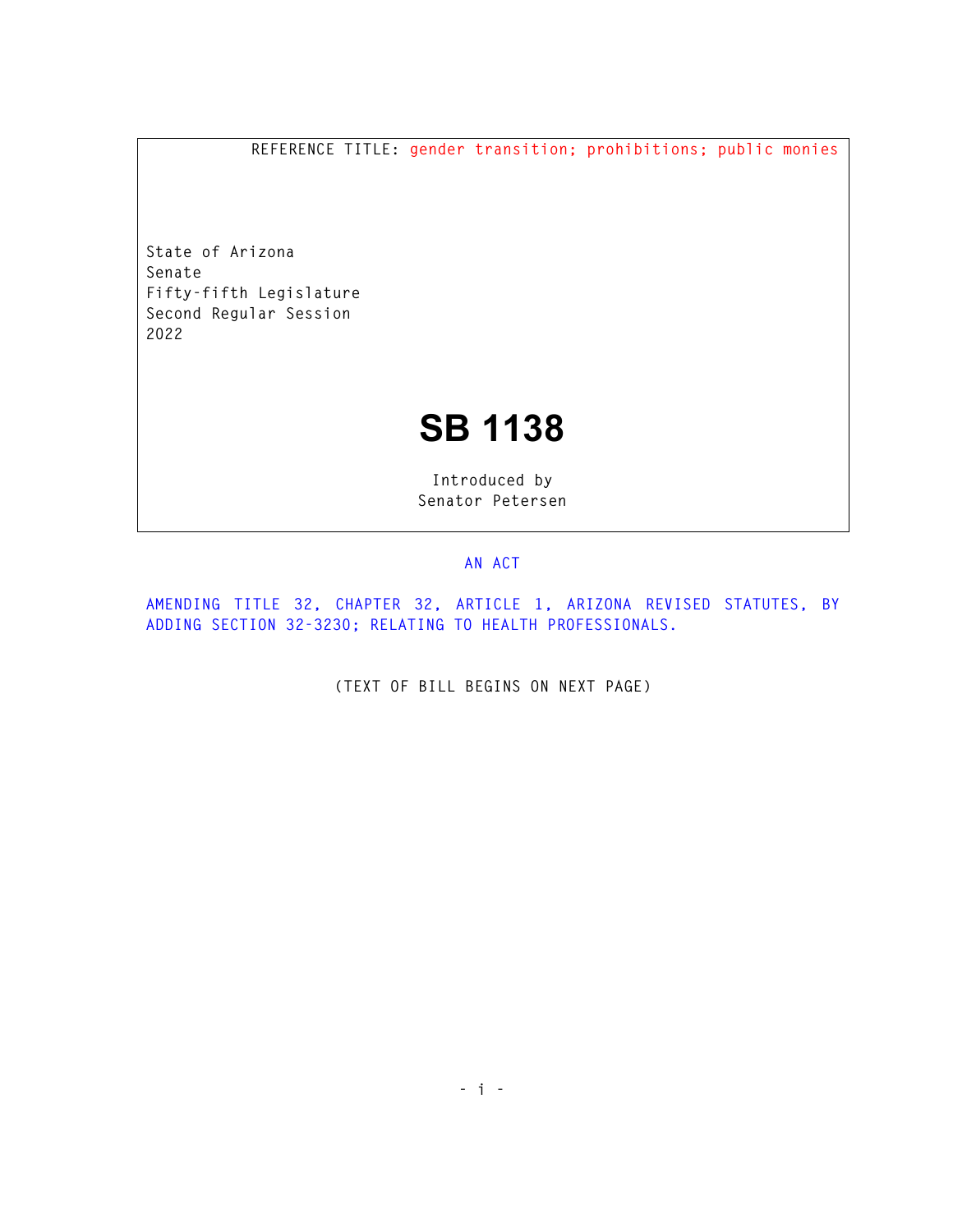**1 Be it enacted by the Legislature of the State of Arizona: 2 Section 1. Title 32, chapter 32, article 1, Arizona Revised 3 Statutes, is amended by adding section 32-3230, to read: 4 32-3230. Prohibition of gender transition procedures for 5 minors; public monies prohibited; enforcement; 6 definitions 7 A. A PHYSICIAN OR OTHER HEALTH CARE PROFESSIONAL MAY NOT PROVIDE 8 GENDER TRANSITION PROCEDURES TO ANY INDIVIDUAL WHO IS UNDER EIGHTEEN YEARS 9 OF AGE. A PHYSICIAN OR OTHER HEALTH CARE PROFESSIONAL MAY NOT REFER ANY 10 INDIVIDUAL WHO IS UNDER EIGHTEEN YEARS OF AGE TO ANY HEALTH CARE 11 PROFESSIONAL FOR GENDER TRANSITION PROCEDURES. A PHYSICIAN OR OTHER 12 HEALTH CARE PROFESSIONAL IS NOT PROHIBITED FROM PROVIDING ANY OF THE 13 FOLLOWING PROCEDURES THAT ARE NOT GENDER TRANSITION PROCEDURES TO AN 14 INDIVIDUAL WHO IS UNDER EIGHTEEN YEARS OF AGE: 15 1. SERVICES TO PERSONS BORN WITH A MEDICALLY VERIFIABLE DISORDER OF 16 SEX DEVELOPMENT, INCLUDING A PERSON WITH EXTERNAL BIOLOGICAL SEX 17 CHARACTERISTICS THAT ARE IRRESOLVABLY AMBIGUOUS, SUCH AS BEING BORN WITH 18 FORTY-SIX XX CHROMOSOMES WITH VIRILIZATION OR FORTY-SIX XY CHROMOSOMES 19 WITH UNDERVIRILIZATION OR HAVING BOTH OVARIAN AND TESTICULAR TISSUE. 20 2. SERVICES PROVIDED WHEN A PHYSICIAN HAS OTHERWISE DIAGNOSED A 21 DISORDER OF SEXUAL DEVELOPMENT AND HAS DETERMINED THROUGH GENETIC OR 22 BIOCHEMICAL TESTING THAT THE PERSON DOES NOT HAVE NORMAL SEX CHROMOSOME 23 STRUCTURE, SEX STEROID HORMONE PRODUCTION OR SEX STEROID HORMONE ACTION. 24 3. THE TREATMENT OF ANY INFECTION, INJURY, DISEASE OR DISORDER THAT 25 HAS BEEN CAUSED BY OR EXACERBATED BY THE PERFORMANCE OF GENDER TRANSITION 26 PROCEDURES, WHETHER OR NOT THE GENDER TRANSITION PROCEDURE WAS PERFORMED 27 IN ACCORDANCE WITH STATE AND FEDERAL LAW OR WHETHER OR NOT FUNDING FOR THE 28 GENDER TRANSITION PROCEDURE IS ALLOWABLE UNDER THIS SECTION. 29 4. ANY PROCEDURE UNDERTAKEN BECAUSE THE INDIVIDUAL SUFFERS FROM A 30 PHYSICAL DISORDER, PHYSICAL INJURY OR PHYSICAL ILLNESS THAT WOULD, AS 31 CERTIFIED BY A PHYSICIAN, PLACE THE INDIVIDUAL IN IMMINENT DANGER OF DEATH 32 OR IMPAIRMENT OF MAJOR BODILY FUNCTION UNLESS SURGERY IS PERFORMED. 33 B. PUBLIC MONIES MAY NOT BE DIRECTLY OR INDIRECTLY USED, GRANTED, 34 PAID OR DISTRIBUTED TO ANY ENTITY, ORGANIZATION OR INDIVIDUAL THAT 35 PROVIDES GENDER TRANSITION PROCEDURES TO AN INDIVIDUAL WHO IS UNDER 36 EIGHTEEN YEARS OF AGE. HEALTH CARE SERVICES FURNISHED IN THE FOLLOWING 37 SITUATIONS MAY NOT INCLUDE GENDER TRANSITION PROCEDURES TO AN INDIVIDUAL 38 WHO IS UNDER EIGHTEEN YEARS OF AGE: 39 1. BY OR IN A HEALTH CARE FACILITY OWNED BY THIS STATE OR A COUNTY 40 OR LOCAL GOVERNMENT. 41 2. BY A PHYSICIAN OR OTHER HEALTH CARE PROFESSIONAL EMPLOYED BY THE 42 STATE OR A COUNTY OR LOCAL GOVERNMENT.**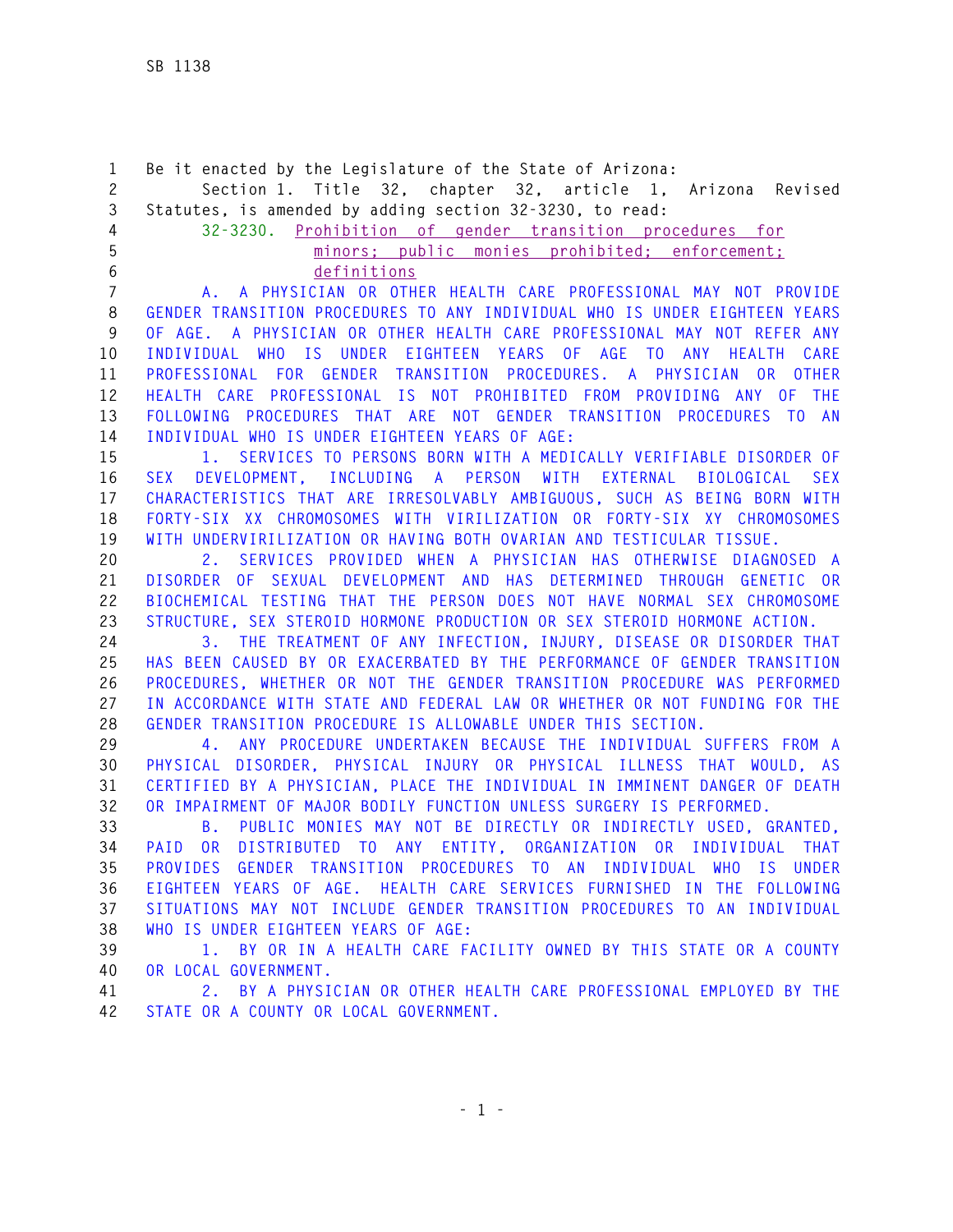**1 C. ANY AMOUNT PAID BY AN INDIVIDUAL OR AN ENTITY DURING A TAXABLE 2 YEAR FOR GENDER TRANSITION PROCEDURES OR AS PREMIUMS FOR HEALTH CARE 3 COVERAGE THAT INCLUDES COVERAGE FOR GENDER TRANSITION PROCEDURES IS NOT 4 TAX-DEDUCTIBLE.** 

**5 D. THE ARIZONA HEALTH CARE COST CONTAINMENT SYSTEM MAY NOT 6 REIMBURSE OR PROVIDE COVERAGE FOR GENDER TRANSITION PROCEDURES TO AN 7 INDIVIDUAL WHO IS UNDER EIGHTEEN YEARS OF AGE.** 

**8 E. ANY REFERRAL FOR OR PROVISION OF GENDER TRANSITION PROCEDURES TO 9 AN INDIVIDUAL WHO IS UNDER EIGHTEEN YEARS OF AGE IS UNPROFESSIONAL CONDUCT 10 AND IS SUBJECT TO DISCIPLINE BY THE APPROPRIATE LICENSING ENTITY OR HEALTH 11 PROFESSION REGULATORY BOARD.** 

**12 F. A PERSON MAY ASSERT AN ACTUAL OR THREATENED VIOLATION OF THIS 13 SECTION AS A CLAIM OR DEFENSE IN A JUDICIAL OR ADMINISTRATIVE PROCEEDING 14 AND OBTAIN COMPENSATORY DAMAGES, INJUNCTIVE RELIEF, DECLARATORY RELIEF OR 15 ANY OTHER APPROPRIATE RELIEF. A PERSON SHALL BRING A CLAIM FOR A 16 VIOLATION OF THIS SECTION NOT LATER THAN TWO YEARS AFTER THE DAY THE CAUSE 17 OF ACTION ACCRUES. AN INDIVIDUAL WHO IS UNDER EIGHTEEN YEARS OF AGE MAY 18 BRING AN ACTION THROUGHOUT THE INDIVIDUAL'S MINORITY THROUGH A PARENT OR 19 NEXT FRIEND AND MAY BRING AN ACTION IN THE INDIVIDUAL'S OWN NAME ON 20 REACHING EIGHTEEN YEARS OF AGE UNTIL TWENTY YEARS AFTER REACHING THE 21 EIGHTEEN YEARS OF AGE.** 

**22 G. NOTWITHSTANDING ANY OTHER LAW, AN ACTION UNDER THIS SECTION MAY 23 BE COMMENCED, AND RELIEF MAY BE GRANTED, IN A JUDICIAL PROCEEDING WITHOUT 24 REGARD TO WHETHER THE PERSON COMMENCING THE ACTION HAS SOUGHT OR EXHAUSTED 25 AVAILABLE ADMINISTRATIVE REMEDIES. IN ANY ACTION OR PROCEEDING TO ENFORCE 26 THIS SECTION, A PREVAILING PARTY WHO ESTABLISHES A VIOLATION OF THIS 27 SECTION SHALL RECOVER REASONABLE ATTORNEY FEES.** 

**28 H. THE ATTORNEY GENERAL MAY BRING AN ACTION TO ENFORCE COMPLIANCE 29 WITH THIS SECTION. THIS SECTION DOES NOT DENY, IMPAIR OR OTHERWISE AFFECT 30 ANY RIGHT OR AUTHORITY OF THE ATTORNEY GENERAL, THIS STATE OR ANY AGENCY, 31 OFFICER OR EMPLOYEE OF THIS STATE, ACTING UNDER ANY LAW OTHER THAN THIS 32 SECTION, TO INSTITUTE OR INTERVENE IN ANY PROCEEDING.** 

**33 I. A HEALTH BENEFITS PLAN UNDER AN INSURANCE POLICY OR OTHER PLAN 34 PROVIDING HEALTH CARE COVERAGE IN THIS STATE MAY NOT INCLUDE REIMBURSEMENT 35 FOR GENDER TRANSITION PROCEDURES FOR A PERSON WHO IS UNDER EIGHTEEN YEARS 36 OF AGE. A HEALTH BENEFITS PLAN UNDER AN INSURANCE POLICY OR OTHER PLAN 37 PROVIDING HEALTH CARE COVERAGE IN THIS STATE IS NOT REQUIRED TO PROVIDE 38 COVERAGE FOR GENDER TRANSITION PROCEDURES.** 

**39 J. FOR THE PURPOSES OF THIS SECTION:** 

**40 1. "BIOLOGICAL SEX" MEANS THE BIOLOGICAL INDICATION OF MALE AND 41 FEMALE IN THE CONTEXT OF REPRODUCTIVE POTENTIAL OR CAPACITY, SUCH AS SEX 42 CHROMOSOMES, NATURALLY OCCURRING SEX HORMONES, GONADS AND NONAMBIGUOUS 43 INTERNAL AND EXTERNAL GENITALIA PRESENT AT BIRTH, WITHOUT REGARD TO AN 44 INDIVIDUAL'S PSYCHOLOGICAL, CHOSEN OR SUBJECTIVE EXPERIENCE OF GENDER.**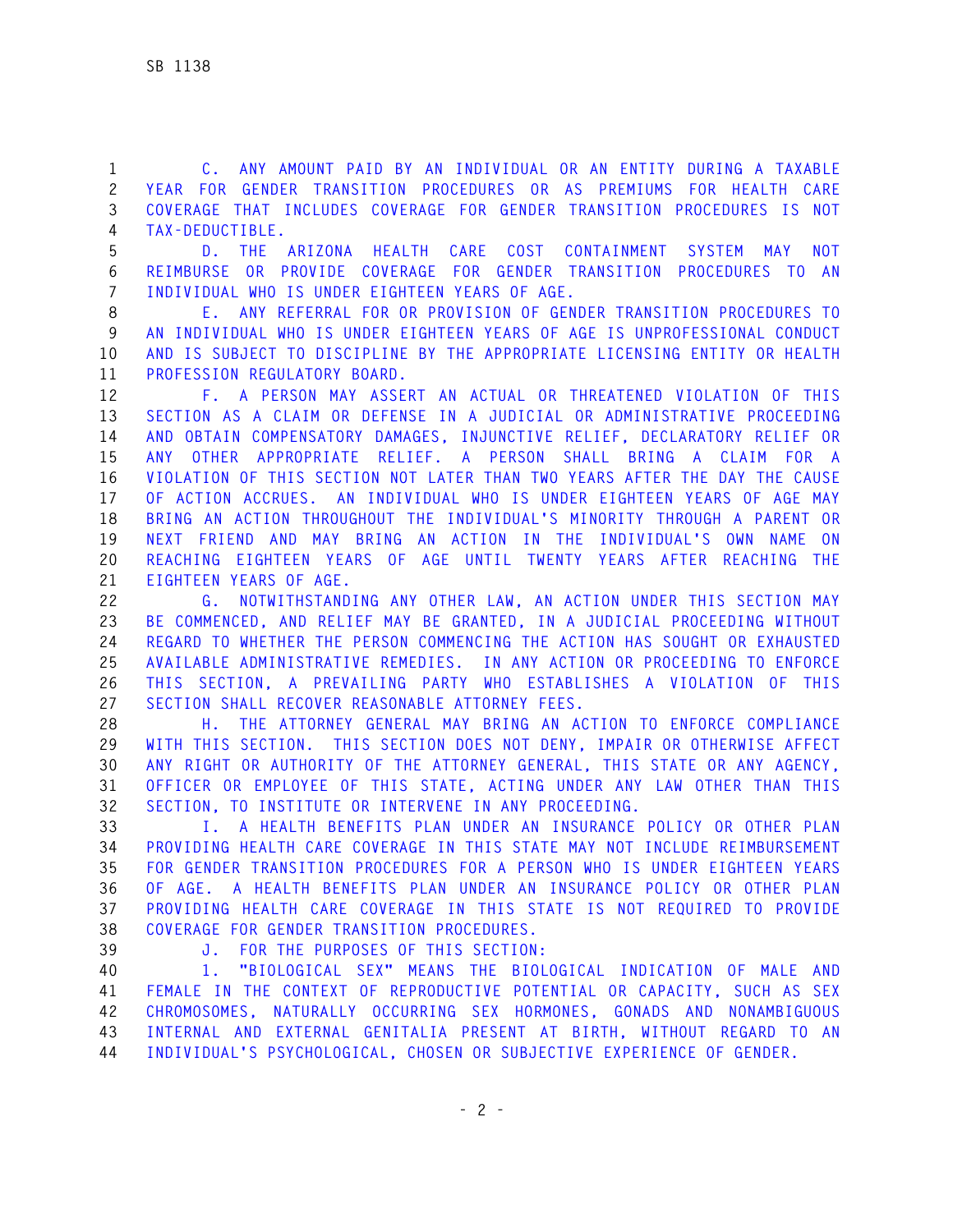| $\mathbf{1}$      | 2. "CROSS-SEX HORMONES" MEANS EITHER OF THE FOLLOWING:                                                                                           |
|-------------------|--------------------------------------------------------------------------------------------------------------------------------------------------|
| $\mathbf{2}$<br>3 | (a) TESTOSTERONE OR OTHER ANDROGENS GIVEN TO BIOLOGICAL FEMALES IN<br>AMOUNTS THAT ARE LARGER OR MORE POTENT THAN WOULD NORMALLY OCCUR NATURALLY |
| 4                 | IN HEALTHY BIOLOGICAL SEX FEMALES.                                                                                                               |
| 5                 | ESTROGEN GIVEN TO BIOLOGICAL MALES IN AMOUNTS THAT ARE LARGER<br>(b)                                                                             |
| $\,6$             | OR MORE POTENT THAN WOULD NORMALLY OCCUR NATURALLY IN HEALTHY BIOLOGICAL                                                                         |
| $\overline{7}$    | SEX MALES.                                                                                                                                       |
| 8                 | 3. "GENDER" MEANS THE PSYCHOLOGICAL, BEHAVIORAL, SOCIAL<br><b>AND</b>                                                                            |
| 9                 | CULTURAL ASPECTS OF BEING MALE OR FEMALE.                                                                                                        |
| 10                | 4. "GENDER REASSIGNMENT SURGERY":                                                                                                                |
| 11                | (a) MEANS ANY MEDICAL OR SURGICAL SERVICE THAT SEEKS TO SURGICALLY                                                                               |
| 12                | ALTER OR REMOVE HEALTHY PHYSICAL OR ANATOMICAL CHARACTERISTICS OR FEATURES                                                                       |
| 13                | THAT ARE TYPICAL FOR AN INDIVIDUAL'S BIOLOGICAL SEX IN ORDER TO INSTILL OR                                                                       |
| 14                | CREATE PHYSIOLOGICAL OR ANATOMICAL CHARACTERISTICS THAT RESEMBLE A SEX                                                                           |
| 15                | DIFFERENT FROM THE INDIVIDUAL'S BIOLOGICAL SEX.                                                                                                  |
| 16                | (b) INCLUDES GENITAL OR NONGENITAL GENDER REASSIGNMENT SURGERY                                                                                   |
| 17                | PERFORMED FOR THE PURPOSE OF ASSISTING AN INDIVIDUAL WITH A GENDER                                                                               |
| 18                | TRANSITION.                                                                                                                                      |
| 19                | 5. "GENDER TRANSITION" MEANS THE PROCESS IN WHICH A PERSON GOES                                                                                  |
| 20                | FROM IDENTIFYING WITH AND LIVING AS A GENDER THAT CORRESPONDS TO THE                                                                             |
| 21                | PERSON'S BIOLOGICAL SEX TO IDENTIFYING WITH AND LIVING AS A GENDER                                                                               |
| 22                | DIFFERENT FROM THE PERSON'S BIOLOGICAL SEX AND MAY INVOLVE SOCIAL, LEGAL                                                                         |
| 23                | OR PHYSICAL CHANGES.                                                                                                                             |
| 24                | 6. "GENDER TRANSITION PROCEDURES":                                                                                                               |
| 25                | MEANS ANY MEDICAL OR SURGICAL SERVICE, INCLUDING PHYSICIAN<br>(a)                                                                                |
| 26                | SERVICES, INPATIENT AND OUTPATIENT HOSPITAL SERVICES OR PRESCRIBED DRUGS                                                                         |
| 27                | RELATED TO GENDER TRANSITION, THAT SEEKS TO EITHER:                                                                                              |
| 28                | $(i)$ ALTER<br>OR REMOVE PHYSICAL OR ANATOMICAL CHARACTERISTICS OR                                                                               |
| 29                | FEATURES THAT ARE TYPICAL FOR THE INDIVIDUAL'S BIOLOGICAL SEX.                                                                                   |
| 30                | (ii) INSTILL OR CREATE PHYSIOLOGICAL OR ANATOMICAL CHARACTERISTICS                                                                               |
| 31                | THAT RESEMBLE A SEX DIFFERENT FROM THE INDIVIDUAL'S BIOLOGICAL SEX,                                                                              |
| 32                | INCLUDING MEDICAL SERVICES THAT PROVIDE PUBERTY-BLOCKING DRUGS, CROSS-SEX                                                                        |
| 33                | HORMONES OR OTHER MECHANISMS TO PROMOTE THE DEVELOPMENT OF FEMINIZING OR                                                                         |
| 34                | MASCULINIZING FEATURES IN THE OPPOSITE BIOLOGICAL SEX OR GENITAL OR                                                                              |
| 35                | NONGENITAL GENDER REASSIGNMENT SURGERY PERFORMED FOR THE PURPOSE OF                                                                              |
| 36                | ASSISTING AN INDIVIDUAL WITH A GENDER TRANSITION.                                                                                                |
| 37                | (b) DOES NOT INCLUDE ANY OF THE FOLLOWING:                                                                                                       |
| 38                | (i) SERVICES TO PERSONS BORN WITH A MEDICALLY VERIFIABLE DISORDER                                                                                |
| 39                | OF SEX DEVELOPMENT, INCLUDING A PERSON WITH EXTERNAL BIOLOGICAL SEX                                                                              |
| 40                | CHARACTERISTICS THAT ARE IRRESOLVABLY AMBIGUOUS, SUCH AS BEING BORN WITH                                                                         |
| 41                | FORTY-SIX XX CHROMOSOMES WITH VIRILIZATION OR FORTY-SIX XY CHROMOSOMES                                                                           |
| 42                | WITH UNDERVIRILIZATION OR HAVING BOTH OVARIAN AND TESTICULAR TISSUE.                                                                             |
|                   |                                                                                                                                                  |
|                   |                                                                                                                                                  |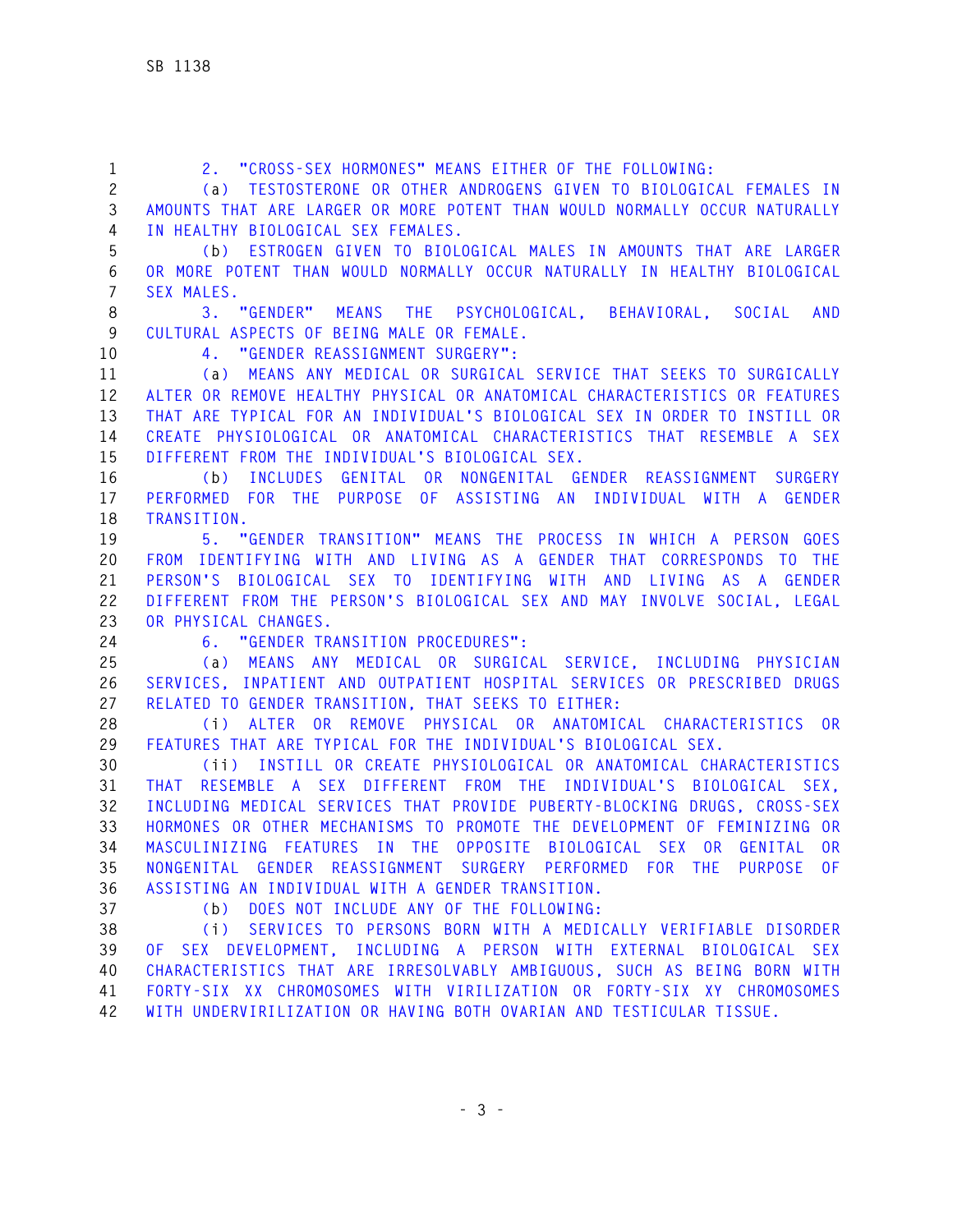**1 (ii) SERVICES PROVIDED WHEN A PHYSICIAN HAS OTHERWISE DIAGNOSED A 2 DISORDER OF SEXUAL DEVELOPMENT AND HAS DETERMINED THROUGH GENETIC OR 3 BIOCHEMICAL TESTING THAT THE PERSON DOES NOT HAVE NORMAL SEX CHROMOSOME 4 STRUCTURE, SEX STEROID HORMONE PRODUCTION OR SEX STEROID HORMONE ACTION.** 

**5 (iii) THE TREATMENT OF ANY INFECTION, INJURY, DISEASE OR DISORDER 6 THAT HAS BEEN CAUSED BY OR EXACERBATED BY THE PERFORMANCE OF GENDER 7 TRANSITION PROCEDURES, WHETHER OR NOT THE GENDER TRANSITION PROCEDURE WAS 8 PERFORMED IN ACCORDANCE WITH STATE AND FEDERAL LAW OR WHETHER NOT FUNDING 9 FOR THE GENDER TRANSITION PROCEDURE IS ALLOWABLE UNDER THIS SECTION.** 

**10 (iv) ANY PROCEDURE UNDERTAKEN BECAUSE THE INDIVIDUAL SUFFERS FROM A 11 PHYSICAL DISORDER, PHYSICAL INJURY OR PHYSICAL ILLNESS THAT WOULD, AS 12 CERTIFIED BY A PHYSICIAN, PLACE THE INDIVIDUAL IN IMMINENT DANGER OF DEATH 13 OR IMPAIRMENT OF MAJOR BODILY FUNCTION UNLESS SURGERY IS PERFORMED.** 

**14 7. "GENITAL GENDER REASSIGNMENT SURGERY" MEANS A MEDICAL PROCEDURE 15 PERFORMED FOR THE PURPOSE OF ASSISTING AN INDIVIDUAL WITH A GENDER 16 TRANSITION, INCLUDING ANY OF THE FOLLOWING:** 

**17 (a) SURGICAL PROCEDURES SUCH AS PENECTOMY, ORCHIECTOMY, 18 VAGINOPLASTY, CLITOROPLASTY OR VULVOPLASTY FOR BIOLOGICALLY MALE PATIENTS 19 OR HYSTERECTOMY OR OVARIECTOMY FOR BIOLOGICALLY FEMALE PATIENTS.** 

**20 (b) RECONSTRUCTION OF THE FIXED PART OF THE URETHRA WITH OR WITHOUT 21 A METOIDIOPLASTY.** 

**22 (c) PHALLOPLASTY, VAGINECTOMY, SCROTOPLASTY OR IMPLANTATION OF 23 ERECTION OR TESTICULAR PROSTHESES FOR BIOLOGICALLY FEMALE PATIENTS.** 

**24 8. "HEALTH CARE PROFESSIONAL" MEANS A HEALTH PROFESSIONAL AS 25 DEFINED IN SECTION 32-3201.** 

**26 9. "NONGENITAL GENDER REASSIGNMENT SURGERY" MEANS MEDICAL 27 PROCEDURES PERFORMED FOR THE PURPOSE OF ASSISTING AN INDIVIDUAL WITH A 28 GENDER TRANSITION, INCLUDING EITHER OF THE FOLLOWING:** 

**29 (a) SURGICAL PROCEDURES FOR BIOLOGICALLY MALE PATIENTS, SUCH AS 30 AUGMENTATION MAMMOPLASTY, FACIAL FEMINIZATION SURGERY, LIPOSUCTION, 31 LIPOFILLING, VOICE SURGERY, THYROID CARTILAGE REDUCTION, GLUTEAL 32 AUGMENTATION, HAIR RECONSTRUCTION OR VARIOUS AESTHETIC PROCEDURES.** 

**33 (b) SURGICAL PROCEDURES FOR BIOLOGICALLY FEMALE PATIENTS, SUCH AS 34 SUBCUTANEOUS MASTECTOMY, VOICE SURGERY, LIPOSUCTION, LIPOFILLING, PECTORAL 35 IMPLANTS OR VARIOUS AESTHETIC PROCEDURES.** 

**36 10. "PHYSICIAN" MEANS A PERSON WHO IS LICENSED PURSUANT TO CHAPTER 37 13 OR 17 OF THIS TITLE.** 

**38 11. "PUBERTY-BLOCKING DRUGS" MEANS GONADOTROPIN-RELEASING HORMONE 39 ANALOGUES OR OTHER SYNTHETIC DRUGS USED IN BIOLOGICAL MALES TO STOP 40 LUTEINIZING HORMONE SECRETION AND TESTOSTERONE SECRETION, OR SYNTHETIC 41 DRUGS USED IN BIOLOGICAL FEMALES WHICH STOP THE PRODUCTION OF ESTROGENS 42 AND PROGESTERONE, WHEN USED TO DELAY OR SUPPRESS PUBERTAL DEVELOPMENT IN 43 CHILDREN FOR THE PURPOSE OF ASSISTING AN INDIVIDUAL WITH A GENDER 44 TRANSITION.**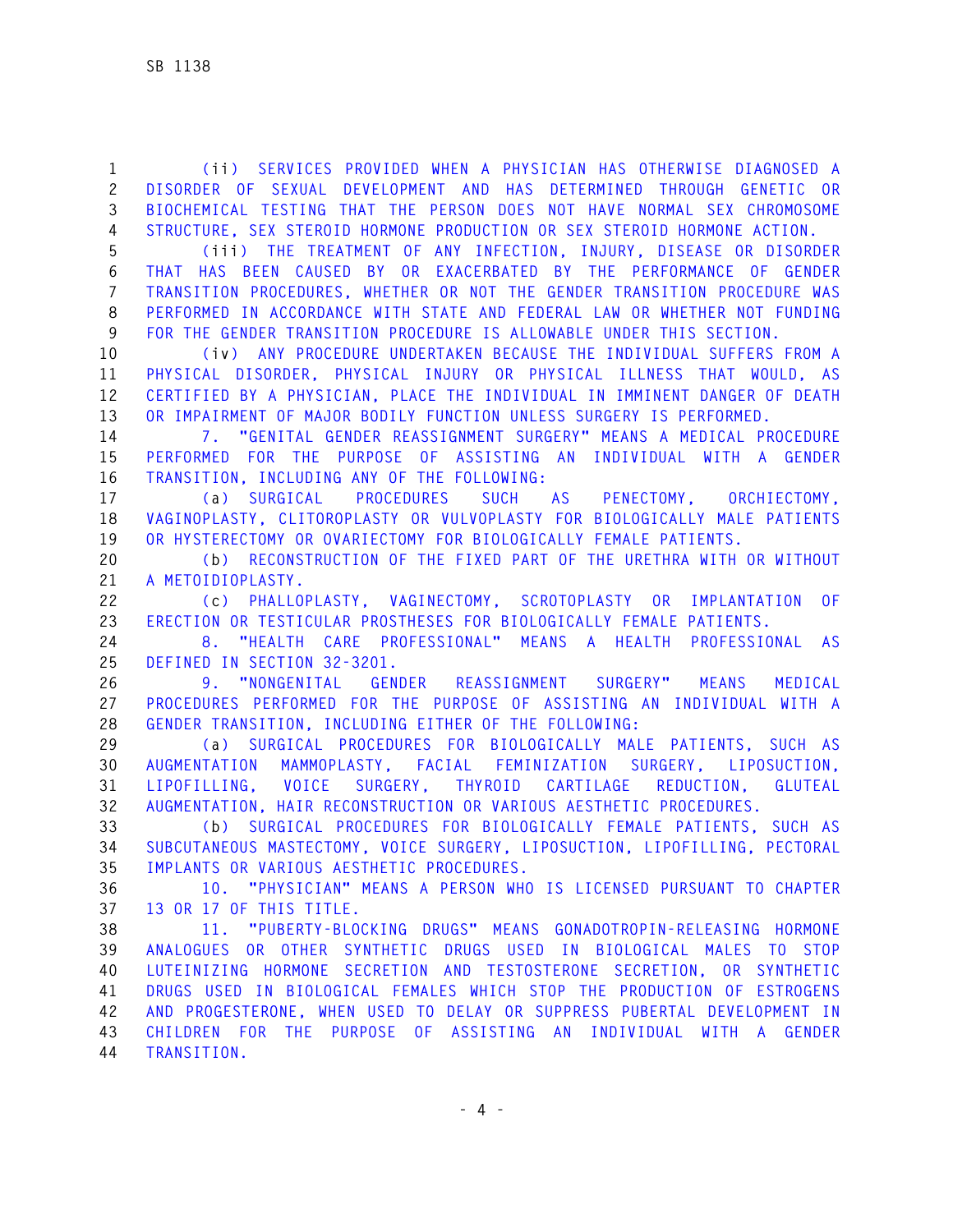**1 12. "PUBLIC MONIES" MEANS STATE, COUNTY OR LOCAL GOVERNMENT MONIES, 2 IN ADDITION TO ANY DEPARTMENT, AGENCY OR INSTRUMENTALITY AUTHORIZED OR 3 APPROPRIATED UNDER STATE LAW OR DERIVED FROM ANY FUND IN WHICH SUCH MONIES 4 ARE DEPOSITED.** 

**5 Sec. 2. Legislative right of intervention**

**6 The legislature, by joint resolution, may appoint one or more of its 7 members who sponsored or cosponsored this act in the member's official 8 capacity to intervene or defend the statute as a matter of right in any 9 case in which the constitutionality or enforceability of this act or any 10 portion of this act or any rule adopted pursuant to this act is 11 challenged.** 

**12 Sec. 3. Legislative findings** 

**13 The legislature finds that:** 

**14 1. Arizona has a compelling governmental interest in protecting the 15 health and safety of its citizens, especially vulnerable children.** 

**16 2. Only a small percentage of the American population experiences 17 distress at identifying with their biological sex.** 

**18 3. For the small percentage of children who are 19 gender-nonconforming or who experience distress at identifying with their 20 biological sex, studies consistently demonstrate that the majority come to 21 identify with their biological sex in adolescence or adulthood, thereby 22 rendering most physiological interventions unnecessary.** 

**23 4. Furthermore, scientific studies show that individuals 24 experiencing distress at identifying with their biological sex often 25 experienced psychopathology preceding their gender dysphoria, which 26 indicates these individuals should be encouraged to seek mental health 27 services.** 

**28 5. Even among people who have undergone inpatient gender 29 reassignment procedures, suicide rates, psychiatric morbidities and 30 mortality rates remain markedly elevated above the background population.** 

**31 6. Some healthcare providers are prescribing puberty-blocking 32 drugs, such as gonadotropin-releasing hormone analogues, in order to delay 33 the onset or progression of puberty in children who experience distress at 34 identifying with their biological sex. Puberty-blocking drugs are being 35 prescribed despite the lack of any long-term longitudinal studies 36 evaluating the risks and benefits of using these drugs for the treatment 37 of such distress or gender transition.** 

**38 7. Health care providers are also prescribing cross-sex hormones 39 for children who experience distress at identifying with their biological 40 sex, despite the fact that no randomized clinical trials have been 41 conducted on the efficacy or safety of the use of cross-sex hormones in 42 adults or children for the purpose of treating such distress or gender 43 transition.**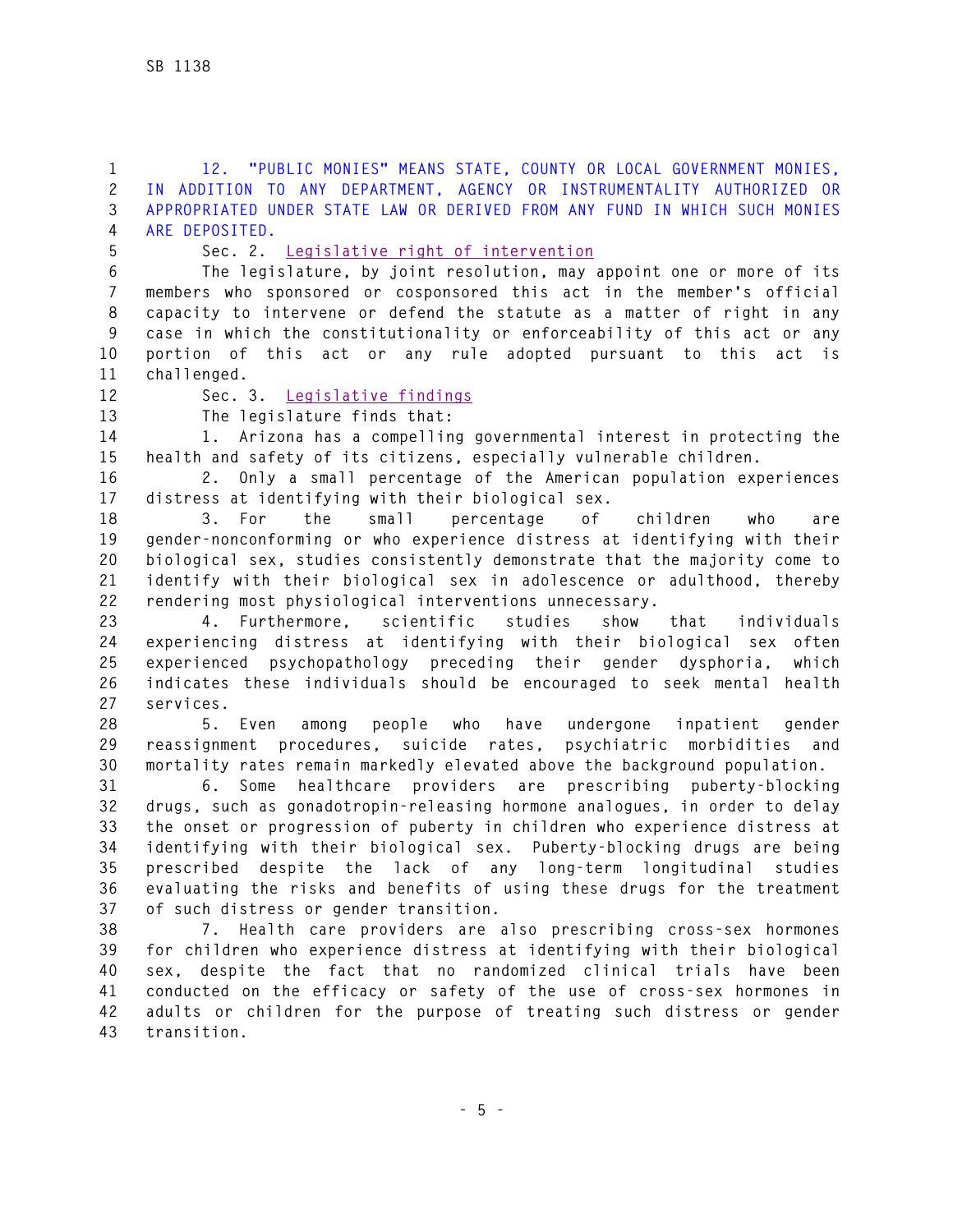**1 8. The use of cross-sex hormones comes with serious known risks, 2 such as: 3 (a) For biological females: 4 (i) Erythrocytosis, which is an increase in red blood cells. 5 (ii) Severe liver dysfunction. 6 (iii) Coronary artery disease, including heart attacks. 7 (iv) Cerebrovascular disease, including strokes. 8 (v) Hypertension. 9 (vi) Increased risk of breast and uterine cancers. 10 (vii) Irreversible infertility. 11 (b) For biological males. 12 (i) Thromboembolic disease, including blood clots. 13 (ii) Cholelithiasis, including gallstones. 14 (iii) Coronary artery disease, including heart attacks. 15 (iv) Macroprolactinoma, which is a tumor of the pituitary gland. 16 (v) Cerebrovascular disease, including strokes. 17 (vi) Hypertriglyceridemia, which is an elevated level of 18 tryglycerides in the blood. 19 (vii) Breast cancer. 20 (viii) Irreversible infertility. 21 9. Genital and nongenital gender reassignment surgeries are 22 generally not recommended for children, although evidence indicates 23 referrals for children to have such surgeries are becoming more frequent. 24 10. Genital gender reassignment surgery includes several 25 irreversible invasive procedures for males and females and involves the 26 alteration of biologically healthy and functional body parts, including: 27 (a) For biological males: 28 (i) Genital reconstruction including penectomy, which is the 29 removal of the penis. 30 (ii) Orchiectomy, which is the removal of the testicles. 31 (iii) Vaginoplasty, which is the construction of a vagina-like 32 structure, typically through a penile inversion procedure. 33 (iv) Clitoroplasty, which is the construction of a clitoris-like 34 structure. 35 (v) Vulvoplasty, which is the construction of a vulva-like 36 structure. 37 (b) For biological females: 38 (i) A hysterectomy or oophorectomy. 39 (ii) Reconstruction of the urethra. 40 (iii) Genital reconstruction including metoidioplasty or 41 phalloplasty, which is the construction of a penis-like structure. 42 (iv) Vaginectomy, which is the removal of the vagina. 43 (v) Scrotoplasty, which is the construction of a penis-like and 44 scrotum-like structure. 45 (vi) Implantation of erection or testicular prostheses.**